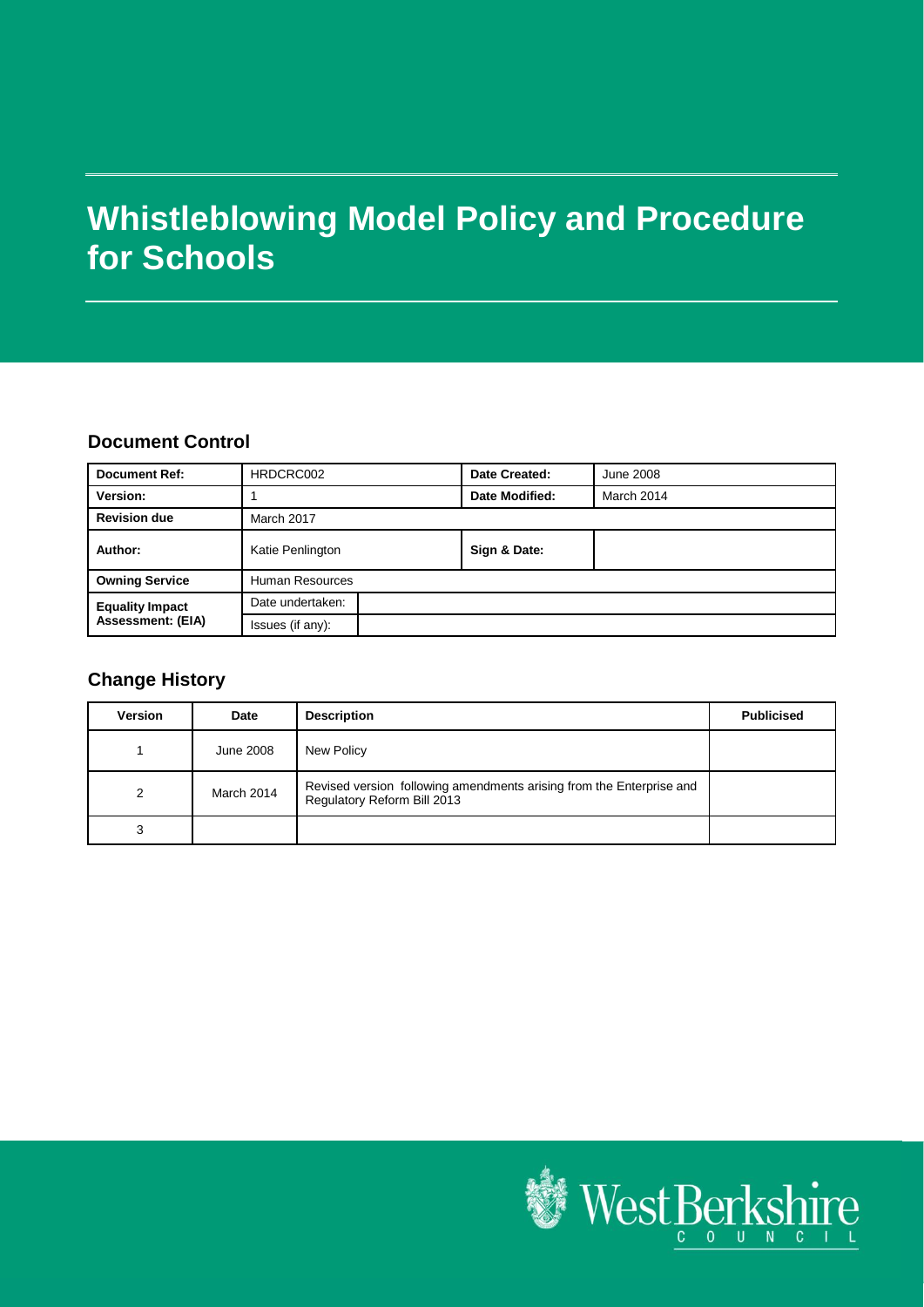# **Contents**

| 2. |                                                                             |  |
|----|-----------------------------------------------------------------------------|--|
|    |                                                                             |  |
|    |                                                                             |  |
|    |                                                                             |  |
| 5. |                                                                             |  |
| 6. |                                                                             |  |
| 7. |                                                                             |  |
| 8. |                                                                             |  |
|    |                                                                             |  |
|    |                                                                             |  |
|    |                                                                             |  |
|    |                                                                             |  |
|    |                                                                             |  |
|    |                                                                             |  |
|    |                                                                             |  |
|    |                                                                             |  |
|    |                                                                             |  |
|    |                                                                             |  |
|    |                                                                             |  |
|    | 17. What to do if you believe your concern has not been handled properly 11 |  |
|    |                                                                             |  |
|    |                                                                             |  |
|    | 19. Investigating concerns where there is no relevant Council procedure  11 |  |
|    |                                                                             |  |
|    |                                                                             |  |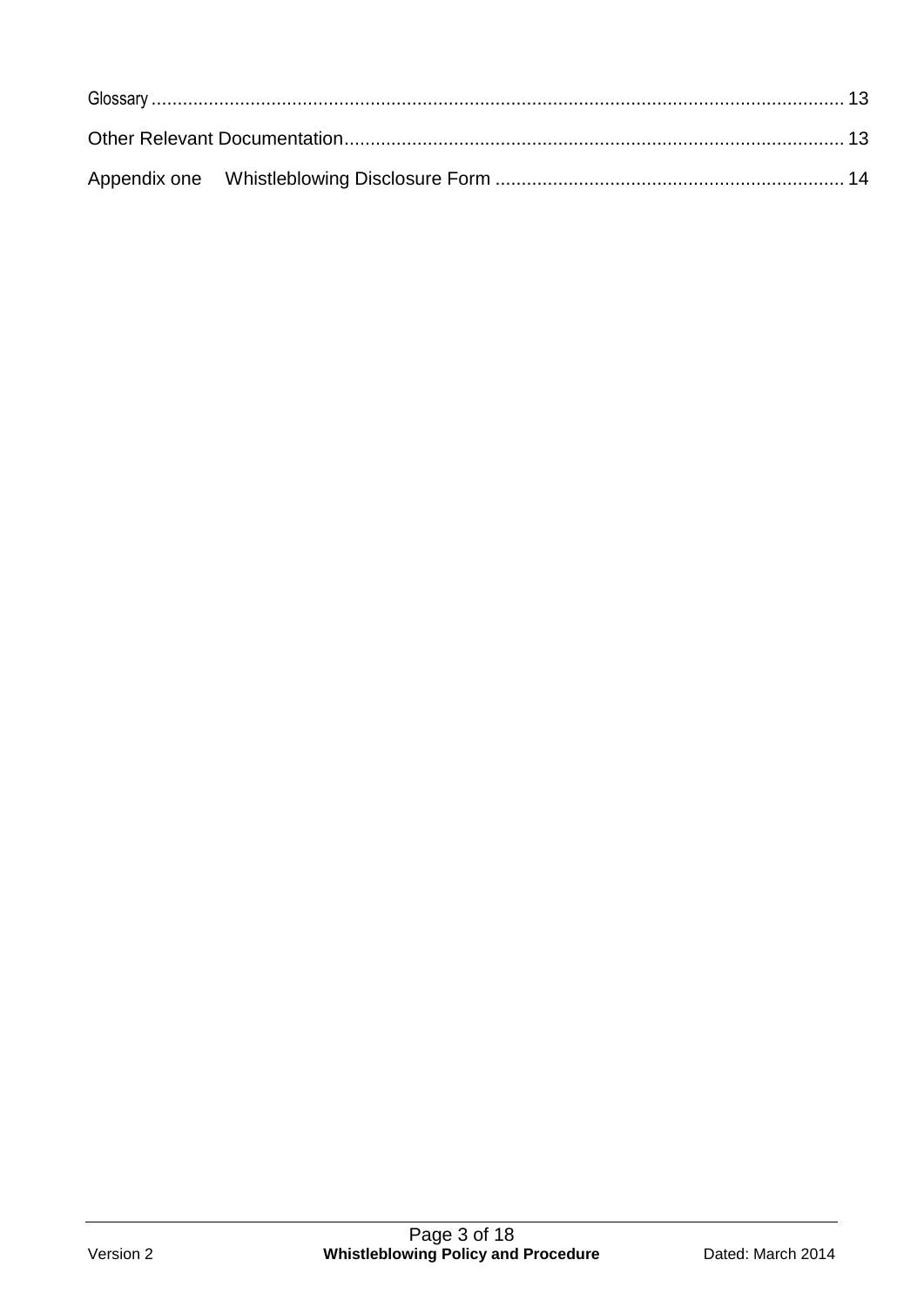# 1. **Purpose**

- 1.1 It is important to the school that any fraud, misconduct or wrongdoing by employees, workers, governors or volunteers of the school, is reported and properly dealt with.
- 1.2 The Public Interest Disclosure Act enables individuals to raise concerns where they have a reasonable belief that:
	- A criminal offence:
	- A miscarriage of justice;
	- An act creating a risk to health and safety;
	- A breach of other legal obligation;
	- Damage to the environment;
	- Concealment of any of the above;

is being, has been or is likely to be committed, and it is in the public interest to disclose it, without fear of dismissal, victimisation or detriment. This policy and procedure sets out how such concerns should be raised and handled within the school.

1.3 This policy and procedure has been developed for use in West Berkshire schools. It is recommended that schools adopt this policy and procedure.

# 2. **Applicability**

- 2.1 This Policy applies to:
	- 2.1.1 All employees working for the school,
	- 2.1.2 Other persons including governors, agency staff, volunteers and contractors working for the school.
	- 2.1.3 For the purposes of this policy and procedure those specified in 2.1.1 and 2.1.2 will be referred to collectively as 'workers'.
- 2.2 This Policy and Procedure is concerned with disclosures about matters other than a breach of an employee's own contract of employment. **If an employee is concerned that his/her own contract has been, or is likely to be, broken he/she should use the school's grievance procedure.**
- 2.3 The Policy and Procedure is in addition to the school's Complaints Policy.
- 2.4 It is the responsibility of each employee and other person mentioned in section 2.1 to familiarise themselves with and adhere to this Policy.

# 3. **Policy**

- 3.1 The school is committed to the highest standards of openness, probity and accountability.
- 3.2 The school encourages all those listed in section 2 above to be aware of the importance of preventing and eliminating wrong-doing at work, and to raise serious concerns using the procedure below.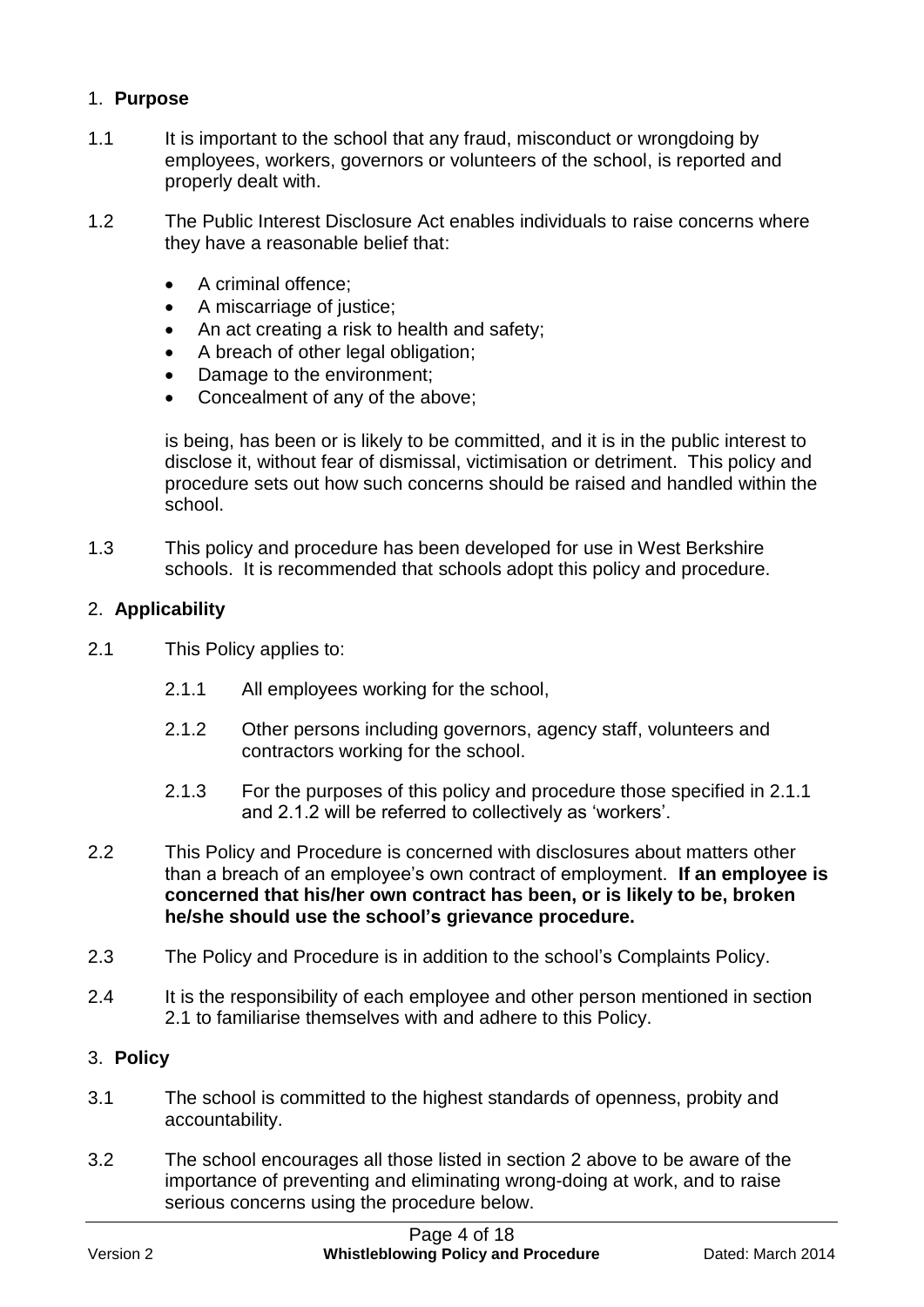- 3.3 The school will ensure these concerns are taken seriously and investigated thoroughly, promptly and confidentially, and that appropriate remedial action is taken.
- 3.4 The school will protect workers who raise concerns, based on a reasonable belief, under this procedure from dismissal, victimisation or detriment because they have made a disclosure.

**The section above is the policy of the school. Sections 4 to 12 contain the procedure to be followed when a concern is raised. Sections 13 to 22 provide additional guidance to workers and managers.**

#### **Procedure**

#### 4. **How to raise a concern**

- 4.1 Workers are encouraged to raise concerns early to enable appropriate remedial action to be carried out.
- 4.2 Workers should report concerns to their line manager, or where they are concerned that their manager is involved in the wrong doing, to the Head Teacher, or via the whistleblowing helpline as specified in section 5 below.
- 4.3 Concerns may be raised orally or in writing. It is helpful to the investigation if the worker provides the following information:
	- 4.3.1 The background history of the concern (giving relevant names and dates)
	- 4.3.2 The reason the worker is particularly concerned about the situation.

A form is provided in [appendix one](#page-12-0) that workers can use to raise their concerns.

- 4.4 Workers are encouraged to put their name to their allegation as anonymous allegations are harder to investigate. Where a worker asks to remain anonymous, the school will respect his/her request, but cannot guarantee that it will be able to do so.
- 4.5 Where allegations are raised anonymously they will be considered at the discretion of the Head Teacher in consultation with the Chair of Governors.
- 4.6 Where the Head Teacher is the subject of the allegation, the allegation will be considered by the Chair of Governors. Where the Chair of Governors is implicated in the allegation, the allegation will be considered by the Head of Education Services.

#### 5. **Whistleblowing help line**

5.1 Where the worker has concerns but is unsure whether to raise them or where he/she believes that the Head Teacher is involved in the wrong doing, or remains unsatisfied that a concern that he/she has raised with his/her line manager or Head Teacher has been handled satisfactorily, he/she should seek advice from the Chair of Governors.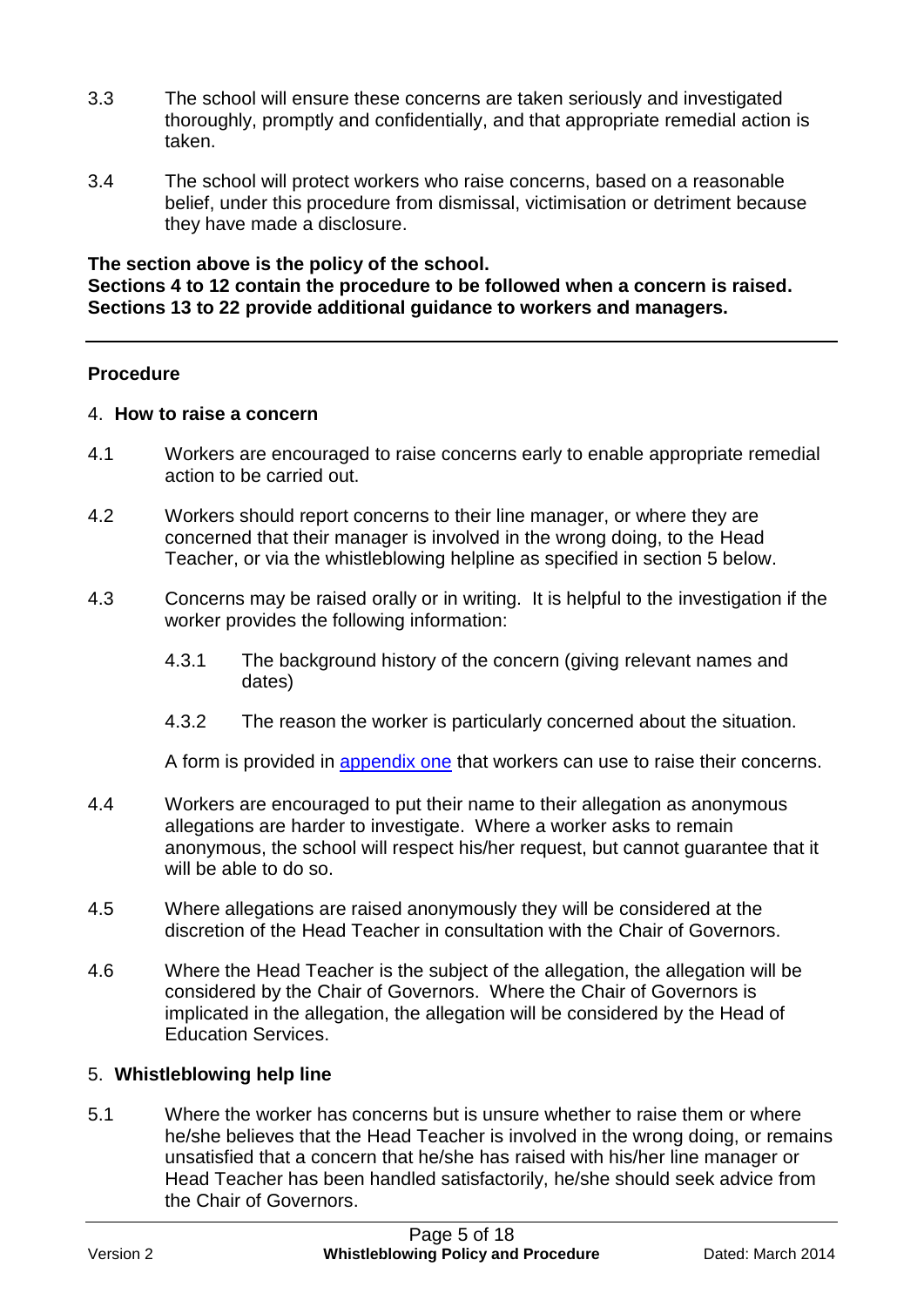5.2 Workers may contact the Chair of Governors by telephone, email or in writing as follows;

|                                   | Telephone | 01635 42155                                                                                          |
|-----------------------------------|-----------|------------------------------------------------------------------------------------------------------|
|                                   | Email     | office@willows.w-berks.sch.uk<br>addressed for the attention of Huw<br>Griffiths, Chair of GOvernors |
| Whistleblowing<br><b>Helpline</b> | Post      | C/O The Willows Primary School,<br>Pyle Hill,<br>Greenham,<br>Newbury,<br>Berks,<br><b>RG147SJ</b>   |

5.3 The Chair of Governors will decide how the concern should be dealt with, seeking advice from those listed at 6.3 as relevant, and will pass the case to an appropriate member of the school's management team to be handled.

#### 6. **Handling concerns**

- 6.1 The manager receiving the concern will hold an initial meeting with the worker as soon as possible to acknowledge the concern has been raised and clarify the details.
- 6.2 Where the matter can be resolved simply, for example where there has been a misunderstanding or misinterpretation of an event, the manager will explain this to the employee, check that the worker is satisfied that the matter is resolved and keep a record of the decision.
- 6.3 Where the manager decides the matter should be taken further, he/she should seek advice from one or more of the people listed below on how to proceed with the concern:
	- The Head Teacher
	- The Chair of Governors
	- The Head of Education Services
	- Head of Childrens Services
	- Local Authority Designated Officer (LADO)

This/these person(people) will be referred to as the 'advising manager(s)'.

- 6.4 No-one implicated in the allegations will be involved in conducting the investigation.
- 6.5 If urgent action is required this will be taken before an investigation is conducted.
- 6.6 Within ten working days of the concern being raised, the recipient of the concern will contact to the worker to:
	- Indicate how it is proposed to deal with the matter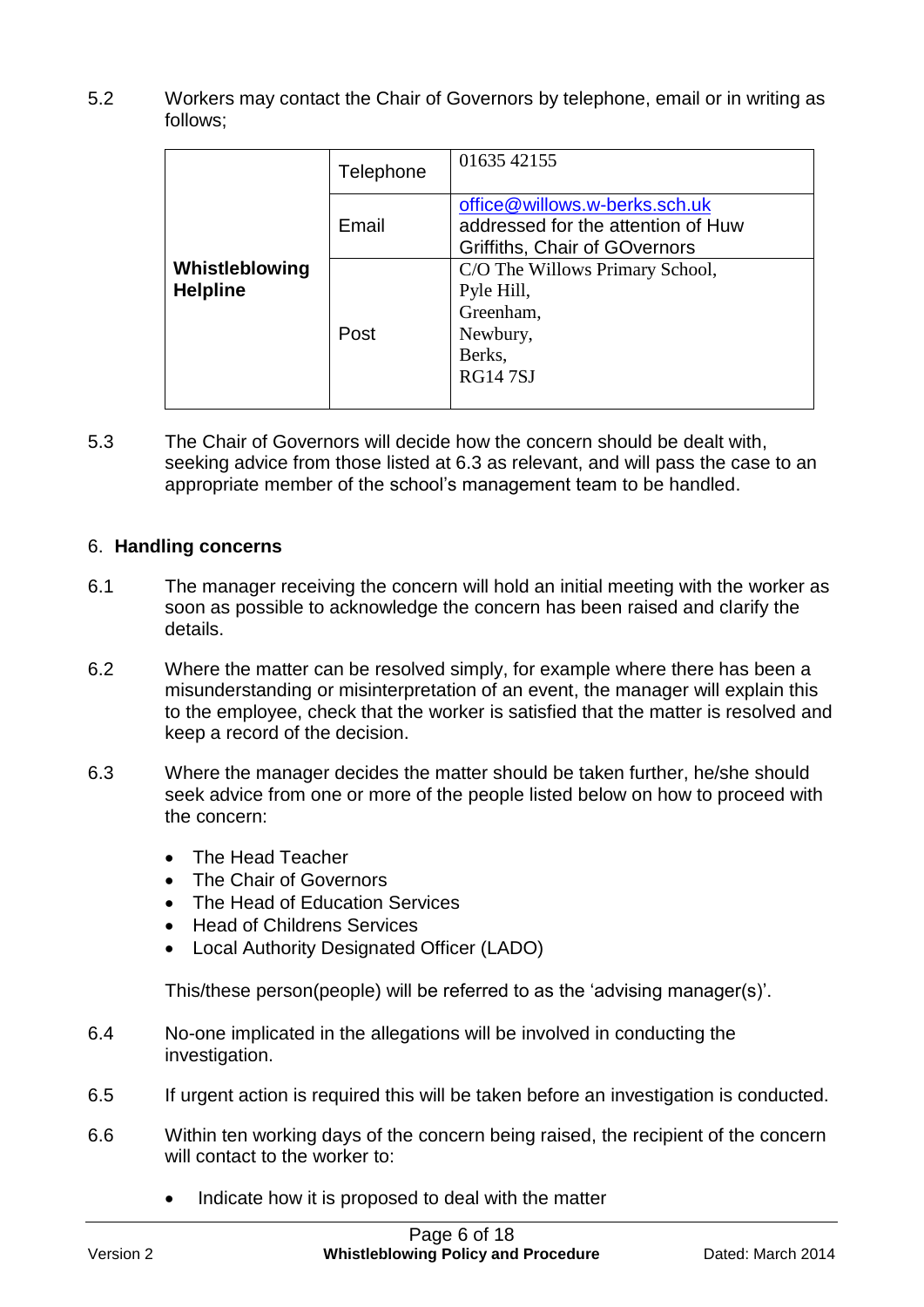- Give an estimate of how long it will take to provide a final response
- Tell the worker whether any initial enquiries have been made
- Provide information on staff support mechanisms
- Inform the worker whether further investigations will take place and if not, why not
- 6.7 Concerns that fall within the scope of school procedures (e.g. child protection issues, disciplinary issues) will normally be considered under those procedures.
- 6.8 Where it is not clear that the concern falls under the scope of a school procedure, the manager will investigate the concern and present his/her findings to the advising manager(s). The advising manager(s) will decide upon an appropriate course of action.
- 6.9 The advising manager(s) will delegate responsibility for ensuring that any remedial action required is carried out to the appropriate person(people) within the school or local authority.
- 6.10 The advising manager(s) will also advise whether matters should also be:
	- referred to the police
	- referred to the internal auditor
	- form the subject of an independent inquiry
	- referred to a regulatory agency
	- referred to a government department
- 6.11 The advising manager(s) will inform the manager that received the concern of the outcome.
- 6.12 Managers receiving concerns should notify the Chair of Governors of all concerns raised and the outcome once resolved so that they can be recorded (in a form that will not endanger confidentiality) for reporting purposes.
- 6.13 Subject to legal constraints, the worker will be informed of the outcome of the investigation and any action that will be taken as a result.

#### 7. **Safeguards against dismissal, victimisation or detriment**

- 7.1 A worker who makes a protected disclosure has the right not to be dismissed, subjected to any other detriment, or victimised because he/she has made a disclosure.
- 7.2 The school will keep the matter confidential as far as possible. Where an investigation confirms the allegations workers may be required to attend hearings as witnesses.
- 7.3 Anyone (including managers, governors and co-workers) found to subject a worker who has made a protected disclosure to inappropriate action under a formal procedure, bullying, harassment, victimisation or detriment may be subject to disciplinary or other appropriate action.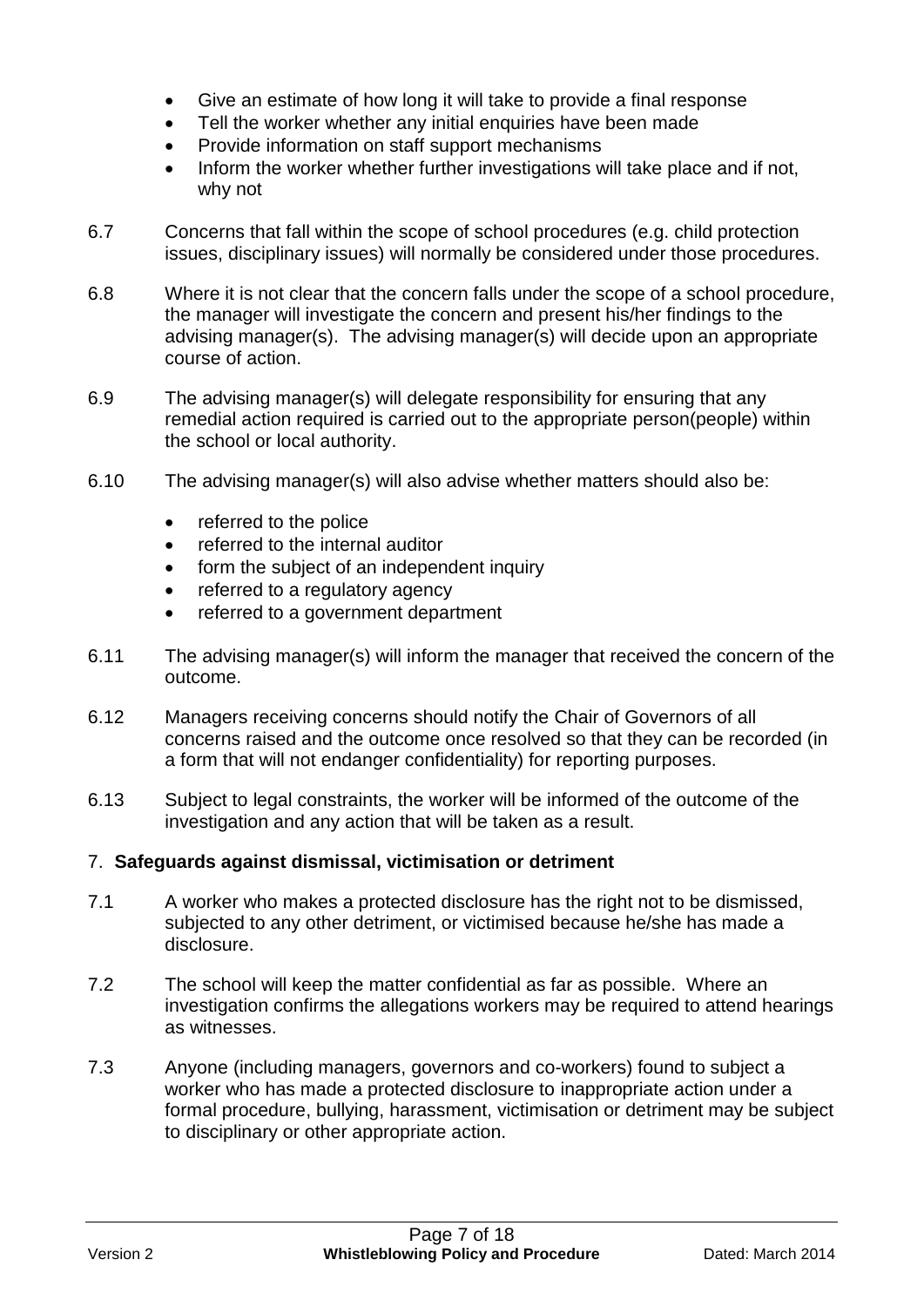7.4 An instruction to cover up wrong doing is a disciplinary offence. Workers should report circumstances in which they are told not to raise or pursue any concern, even where they are told not to by a person in authority such as a manager.

### 8. **Malicious allegations**

- 8.1 It is not necessary for a worker to have proof that wrong doing is being, has been, or is likely to be committed; a reasonable belief is sufficient.
- 8.2 Information given should be true to the best of the worker's knowledge, information and belief. Maliciously making a false allegation is a disciplinary offence and will be handled under the school's disciplinary procedure.

#### 9. **Taking the matter further**

- 9.1 Where the worker is not satisfied that appropriate action has been taken he/she should contact the Chair of Governors (see section 5 above). The Chair of Governors will consider what, if any, further action is required, seeking advice from those listed in 6.2 as appropriate. The Chair of Governors will inform the worker of how the matter will be taken forward.
- 9.2 If worker is still not satisfied he/she should report the matter to the proper authority. The legislation sets out a number of bodies to which qualifying disclosures may be made. These include:
	- Local Authority
	- HM Revenues and Customs
	- The Financial Services Authority
	- The Office of Fair Trading
	- The Health and Safety Executive
	- The Environment Agency
	- The Director of Public Prosecutions
	- The Serious Fraud Office

# 10. **Roles and Responsibilities**

- 10.1 The overall responsibility for this policy and procedure within the schools rests with the Head Teacher and Chair of Governors.
- 10.2 The governing body has overall responsibility for the maintenance and operation of this policy and procedure.
- 10.3 The Chair of Governors will keep a record of concerns raised and outcomes (in a form that does not endanger confidentiality) and will report as necessary to the Council.
- 10.4 Managers receiving concerns are responsible for reporting the concern and the outcome to the Chair of Governors so that it can be recorded.
- 10.5 All managers are directly responsible for making their staff aware of this policy and procedure and for the adherence of their staff.
- 10.6 Workers have an individual responsibility to adhere to this policy and procedure.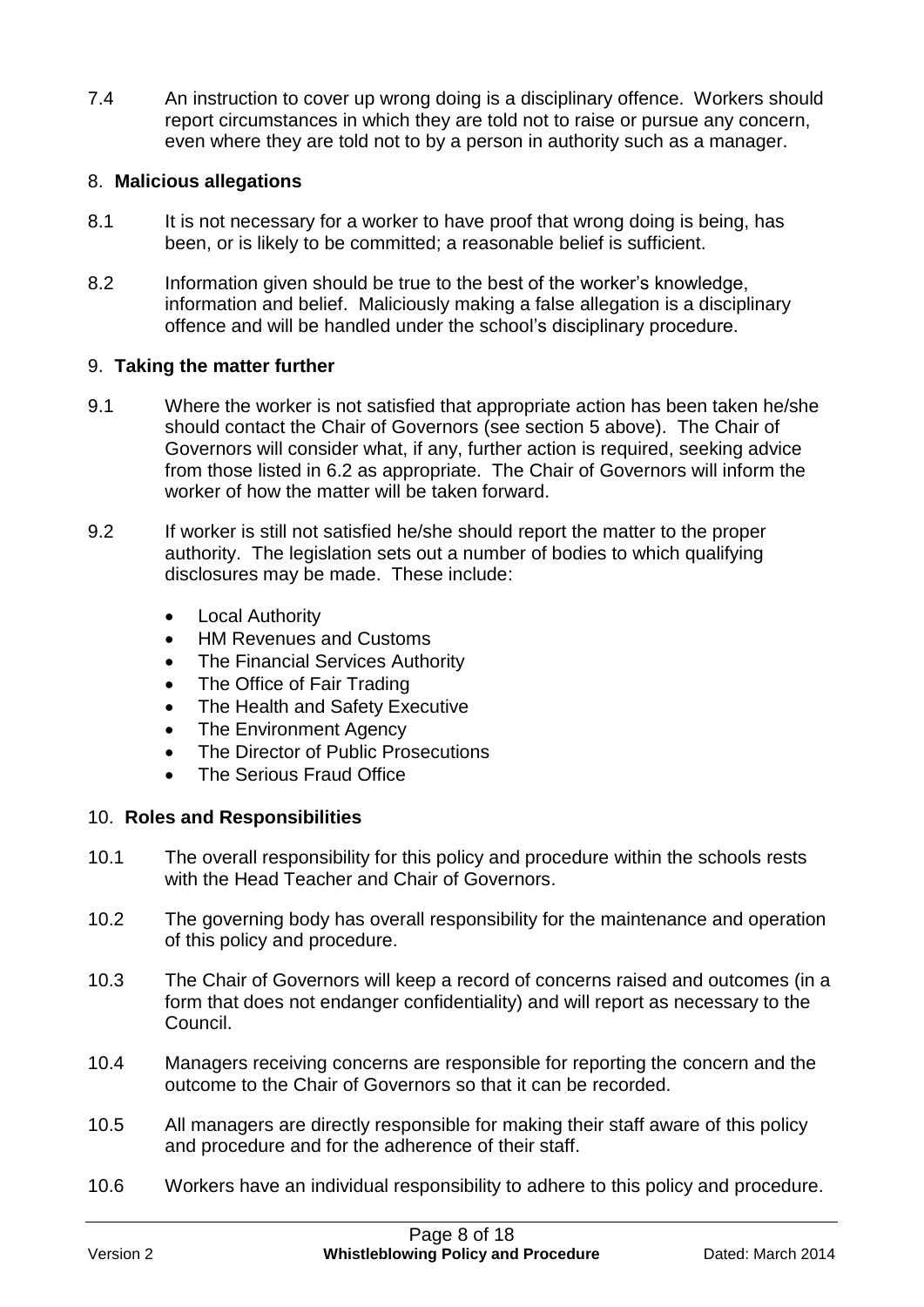# 11. **Failure to comply with WBC Whistleblowing Policy and Procedure**

11.1 Workers are expected to report concerns. For some categories of employees failing to report a concern may be failing in their professional duty; this may result in disciplinary action being taken.

### 12. **Review**

12.1 This policy and procedure will be reviewed to respond to any changes and at least every 3 years.

# **Guidance**

#### **Guidance for workers**

#### 13. **What type of concerns are covered by this policy and procedure?**

- 13.1 As a worker you may be the first to realise that there may be something seriously wrong within the school. It may be tempting to do nothing as you may feel that voicing your concerns would appear disloyal to colleagues or the school. You may also be afraid that it may lead to repercussions against yourself. However, it is important that you raise your concerns promptly so that the school can take action to rectify them.
- 13.2 The school is committed to ensuring that any wrong-doing is rectified as soon as possible and that workers are supported in raising any serious concerns. The whistleblowing policy and procedure explains how you should raise your concerns, and the protection you are entitled to.
- 13.3 You should report any serious concerns that you have about any aspect of the school, provision of education and extra curricular activities or the conduct of employees, governors, volunteers or others acting on behalf of the school.
- 13.4 Concerns covered by the Public Interest Disclosure Act are listed in 1.2 above and may be something that makes you feel uncomfortable in terms of something that:
	- Is against the law
	- Puts someone at risk
	- Breaches the school's standards, policies or procedures
	- Is against the school's instruments and articles of government, Financial Regulations or policies and procedures
	- Falls below established standards of practice
	- Amounts to improper conduct

# 14. **How are you protected when raising a concern?**

14.1 The school will not dismiss you because you have raised a concern under this procedure, and will protect you against victimisation or other detriment, so long as you have a reasonable belief that the wrong-doing is being, has been, or is likely to be committed, and it is in the public interest to disclose it. The information that you give should be true to the best of your knowledge, information and belief.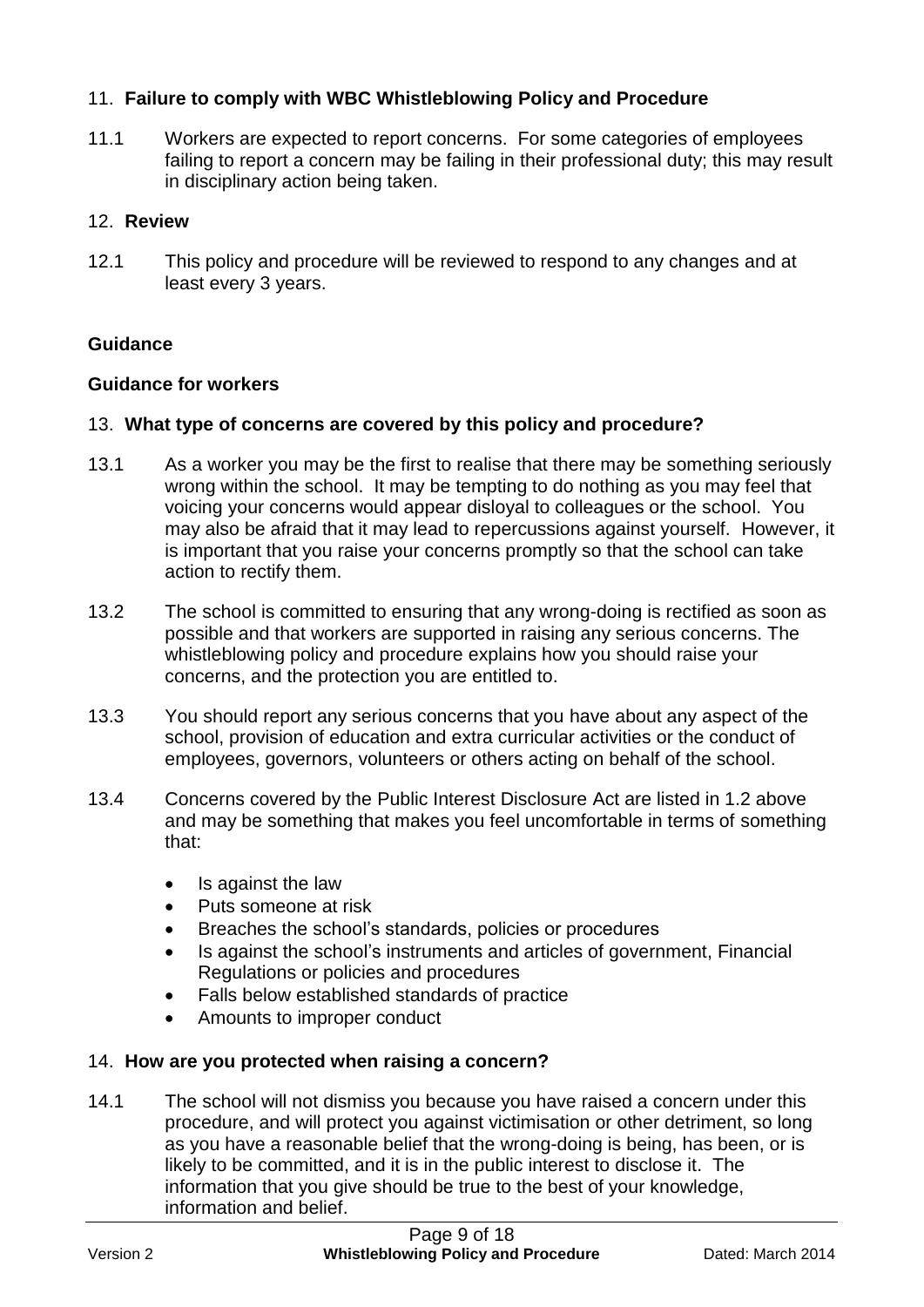- 14.2 You are not expected to investigate the concern yourself, just to be able to explain the reasons for your concern.
- 14.3 Any investigation into concerns of potential malpractice will not influence or be influenced by any disciplinary or redundancy procedures that already affect you.

#### 15. **What to do if you have a concern**

15.1 You should raise your concern as specified in section 4 of the procedure. If you are not sure if you should raise something it may help to talk things through with your line manager, or to seek advice from the whistleblowing helpline (see section 5 above).

#### 16. **What to expect when you have raised a concern**

- 16.1 The manager you raise your concern with should meet you to discuss your concern in more detail. He/she will then consider how to handle the matter.
- 16.2 If the manager believes that the matter can be resolved simply for example where he/she believes that there has been a misunderstanding, or that you have misinterpreted what has happened – he/she will discuss this with you. If you are happy with the outcome of the discussion the process will end.
- 16.3 If the manager believes further investigation/action is required, he/she may:
	- Make some initial enquiries
	- Seek advice from a person/people listed in section 6.2 (referred to as the advising manager(s))
- 16.4 The manager will contact you again within 10 working days of you raising the concern as stated in section 10 of the procedure. This may be orally or in writing.
- 16.5 Where possible the matter will be kept confidential. However, there may be circumstances where this may not be possible, for example where the school is required to report a criminal offence.
- 16.6 You may be required to attend meetings and/or provide a written statement as part of the investigation. You may ask for meetings to be held off site, and you may bring a trade union representative or work colleague to attend meetings. You should inform the manager in advance of the meeting if you intend to bring someone to the meeting with you.
- 16.7 You may be asked to comment on other evidence gathered during the investigation.
- 16.8 Where investigation confirms that wrong-doing has occurred you may be required to attend hearings to give evidence.
- 16.9 Where possible you will be informed of the outcome of the investigation and what, if any, action will be taken as a result.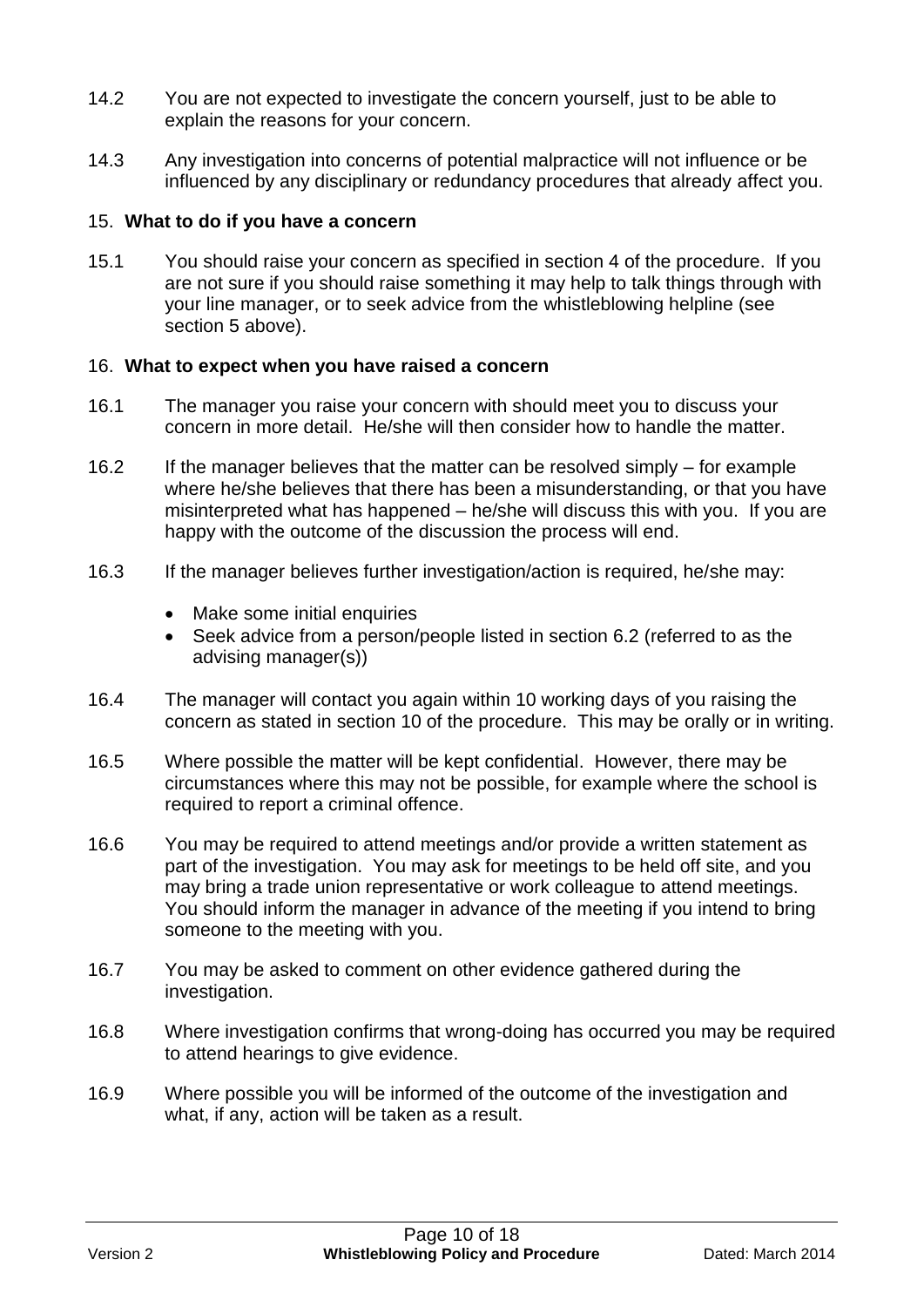# 17. **What to do if you believe your concern has not been handled properly**

- 17.1 If you believe that your concern has not been handled properly you can contact the whistleblowing hotline (see section 5 above)
- 17.2 If you are still dissatisfied you may decide to take the matter outside the school as specified in section 9 above. You should make sure you do not disclose personal information about an individual/individuals, or sensitive business information. If in doubt you should contact the whistleblowing help line (see sectio*n 5).*

#### *Guidance for managers* **handling concerns**

#### 18. **What to do when a concern is raised**

- 18.1 Take concerns seriously whether they are raised orally or in writing. Meet with the worker to discuss their concern more fully.
- 18.2 The worker may request that the meetings are held away from his/her normal place of work. Where possible you should agree with the worker where the meeting will be held.
- 18.3 The worker has the right to be accompanied at meetings by a trade union representative or work colleague.
- 18.4 Do not ignore anonymous disclosures seek advice from the Head Teacher and/or Chair of Governors (see point 4.5.)
- 18.5 If the matter can be dealt with quickly and easily, for example where there has been a misunderstanding, you should explain the matter to the worker and check that he/she is satisfied that the matter is resolved. Keep a written record of your decision.
- 18.6 Where the matter needs to be taken further you should discuss how to proceed with those listed in 6.2, as appropriate to the case. This/these person/people will be known as the 'advising manager(s). Where the matter cannot be handled under one of the school's procedures, the advising manager(s) may ask you or another suitable person to investigate the matter further and to present your findings to them.
- 18.7 Unless the matter has been resolved as described in 18.3 you should contact the worker again within ten days of him./her raising the concern, as described in point 6.5. Where the concern is serious (that is, if it is a concern that would constitute one of the situations listed in 1.2) you should confirm the key points of your meeting to the worker in writing.

# 19. **Investigating concerns where there is no relevant school procedure**

- 19.1 The advising manager(s) will outline how the concern should be investigated.
- 19.2 The investigation may involve seeking written statements from the worker and other individuals. Written statements should be signed by those giving them.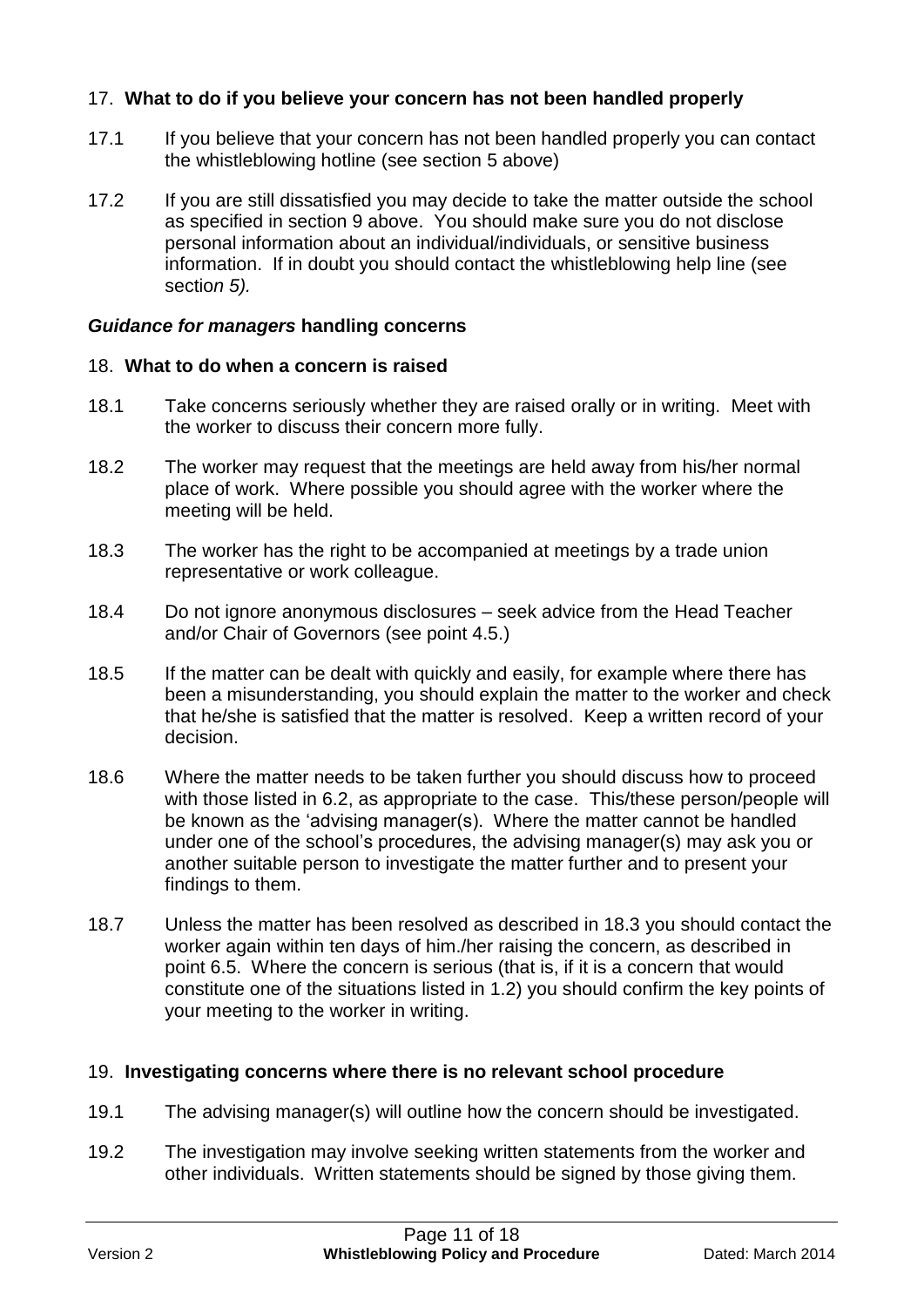- 19.3 It may be appropriate to ask the worker who raised the concern to comment on additional evidence obtained.
- 19.4 You should keep records of what you consider during your investigation. For example, make copies of documents, keep notes of interviews, signed witness statements etc.
- 19.5 At the end of your investigation you should set out your findings in an investigation report and present this to the advising manager(s).

#### 20. **Where and when to seek advice**

20.1 Unless the matter is a straightforward case of misunderstanding or misinterpretation by the employee, you should seek advice from those listed in 6.2 as appropriate to the case.

#### 21. **Keeping records**

- 21.1 If a worker raises a concern with you should keep the following records:
	- The date on which the concern was raised
	- The part of the school to which the concern relates
	- The nature of the concern and its key elements
	- Any action taken
	- Any feedback that has been provided to the discloser
	- Whether or not the discloser has any wishes with regards to confidentiality
	- How the matter was resolved
- 21.2 Records should be kept confidentially and in accordance with the Data Protection Act.
- 21.3 Once the matter is closed you should forward a copy of the records securely and in accordance with the school's Data Protection Policy to the Chair of Governors, and should then securely dispose of your copy.

#### 22. **Remedial action**

22.1 The advising manager(s) will identify appropriate people within the school who will be responsible for ensuring that any remedial action deemed necessary is implemented. This may include reporting the matter to an appropriate government department, regulatory agency and/or the police.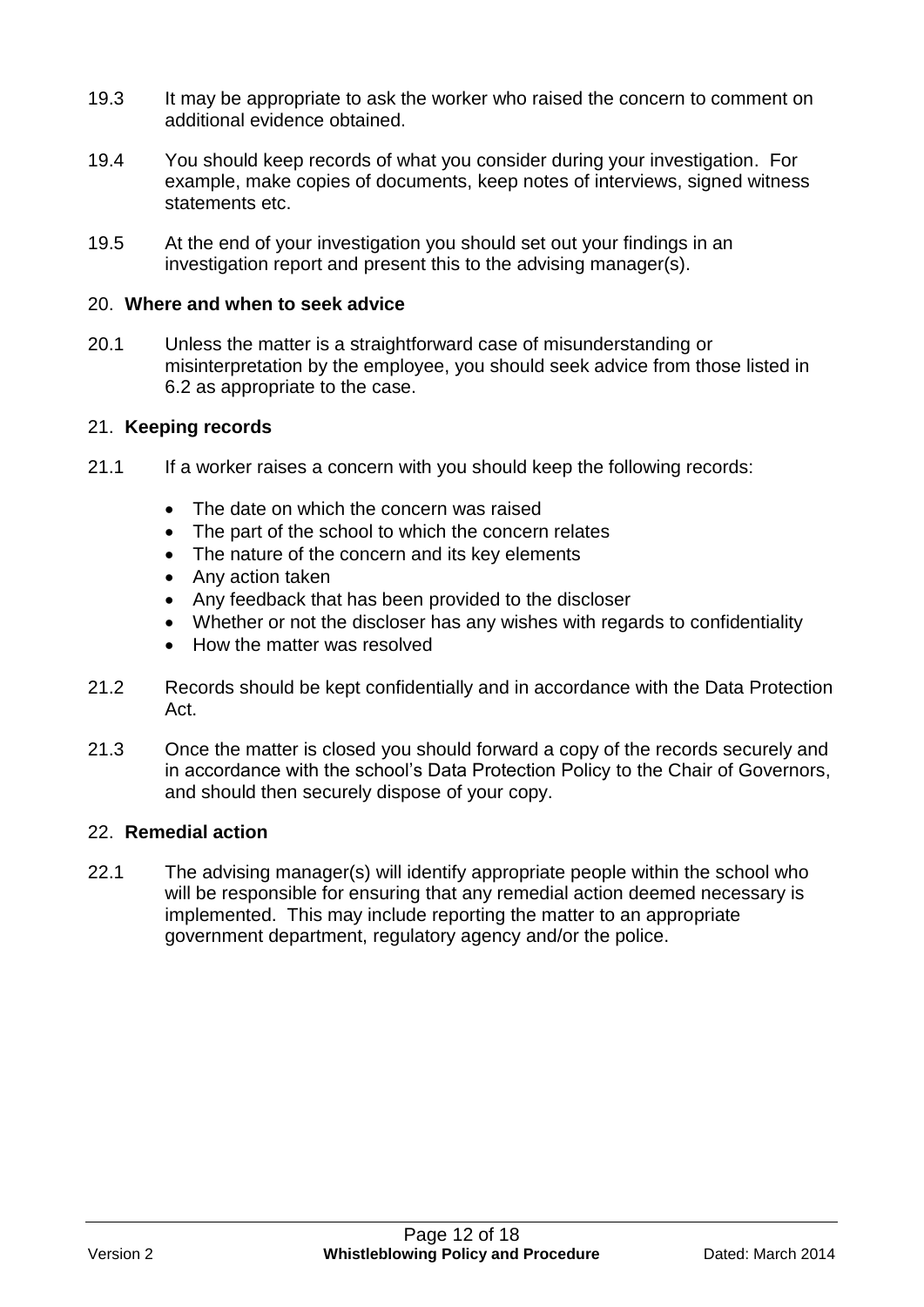# **Glossary**

| Advising manager(s)        | Headteacher, chair of governors, Head of Education Services,           |
|----------------------------|------------------------------------------------------------------------|
|                            | Head of Children's Services, Local Authority Designated Officer        |
| Whistleblowing<br>Helpline | Juliet Penley/Karen Pottinger (Local Authority Designated<br>Officers) |
|                            | <b>West Berkshire Council</b><br>01635 42400                           |

# **Other Relevant Documentation**

<span id="page-12-0"></span>Grievance Procedure Complaints Policy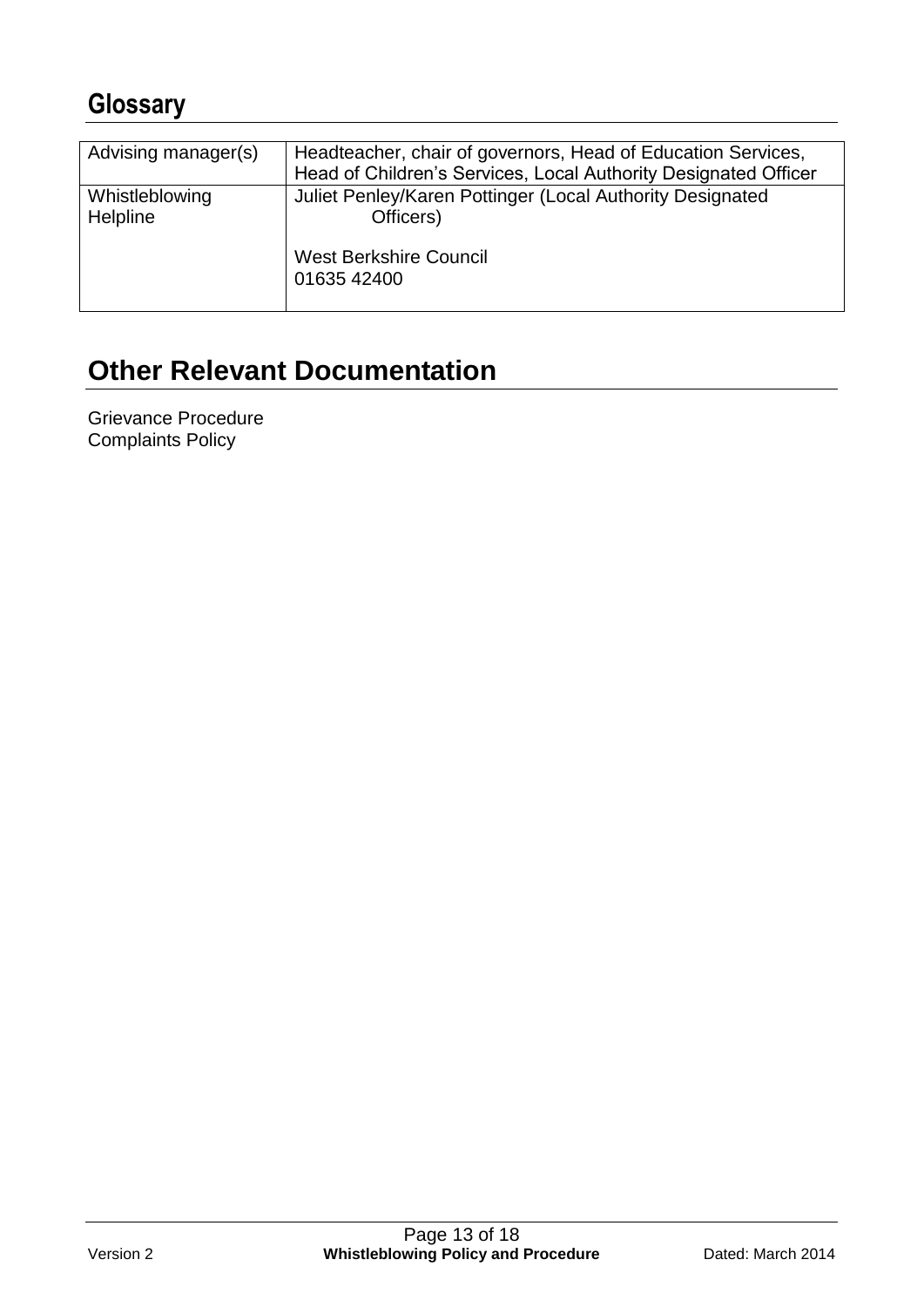This form is intended for use by any individual working for the school (including governors, contractors, agency workers and volunteers) who wishes to raise an issue about serious wrongdoing. You must have a reasonable belief in any allegations that you make, and they must be made in the public interest.

This form should be used to report wrong-doing within the school (for example, financial irregularities or health and safety concerns), rather than to raise a personal grievance . (If you want to make an allegation of bullying or harassment, or are complaining that your contract of employment has been breached, separate procedures exist for these types of concerns.)

If you are unsure about whether your complaint is best dealt with under the school's whistleblowing policy or the grievance procedure, please read the whistleblowing policy, which provides examples of the issues that should be reported using this form. If, having read the whistleblowing policy, you remain unsure about which procedure to use, please consult the Head Teacher or the Chair of Governors (or Head of Education Services where the Head Teacher and Chair of Governors are the subjects of your allegations) for further advice.

Once you have submitted this form, the school's whistleblowing procedure will be invoked. This will result in an investigation, which will not involve anyone (for example, your line manager) you may have implicated below.

In certain circumstances, you can request that your complaint be kept anonymous. Where possible, the school will respect a request for anonymity, but cannot guarantee that it will be able to do so.

This form should be completed and delivered to your line manager/Head Teacher or the Chair of Governors (see sections 4 and 5 of the whistleblowing procedure) in an envelope marked "confidential" or sent as an email attachment with "confidential" in the subject line.

| Formal public interest disclosure (whistleblowing)                   |        |  |
|----------------------------------------------------------------------|--------|--|
| Worker's name                                                        |        |  |
| Worker's job title                                                   |        |  |
| <b>School</b>                                                        |        |  |
| Date                                                                 |        |  |
| Does your public interest disclosure relate to<br>your line manager? | Yes/No |  |
| Ourselves and of distributions                                       |        |  |

### **Summary of disclosure**

Please set out the details of the issue that you wish to raise, providing examples where possible, particularly dates, times, locations and the identities of those involved. You may attach additional sheets if required.

#### **Individuals involved**

Please provide the names and contact details of any people involved in your complaint, in cluding witnesses.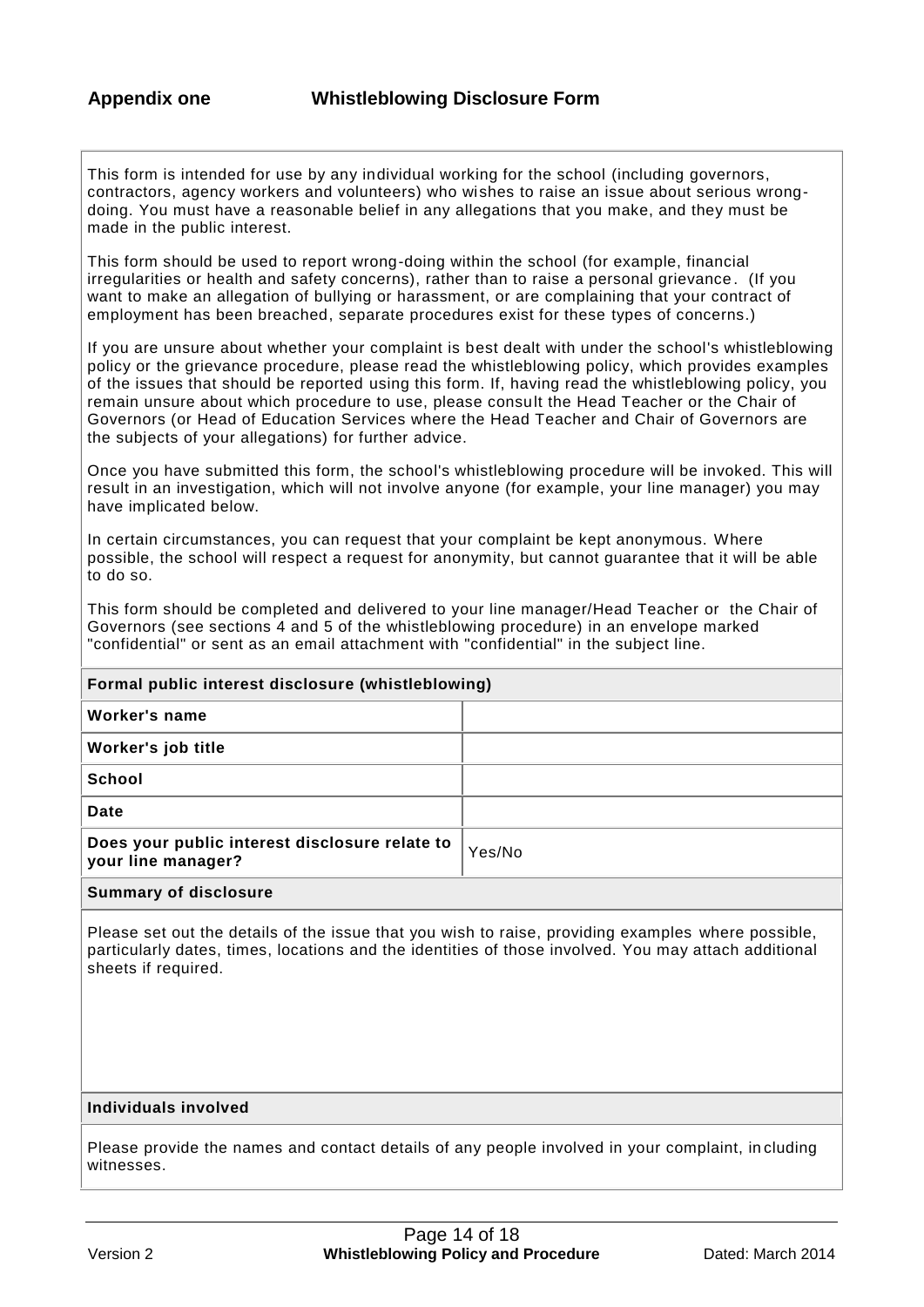#### **Outcome requested**

Please set out how you would like to see the issue dealt with, and why and how you believe that this will resolve the issue.

#### **Declaration**

I confirm that the above statements are true to the best of my knowledge, information and belief. I understand that, if I knowingly make false allegations, this may result in the school taking disciplinary action against me.

| Form completed by                |  |
|----------------------------------|--|
| <b>Signature</b>                 |  |
| For completion by the school     |  |
| Date form received by the school |  |
| Name of recipient and job role   |  |
| Signature                        |  |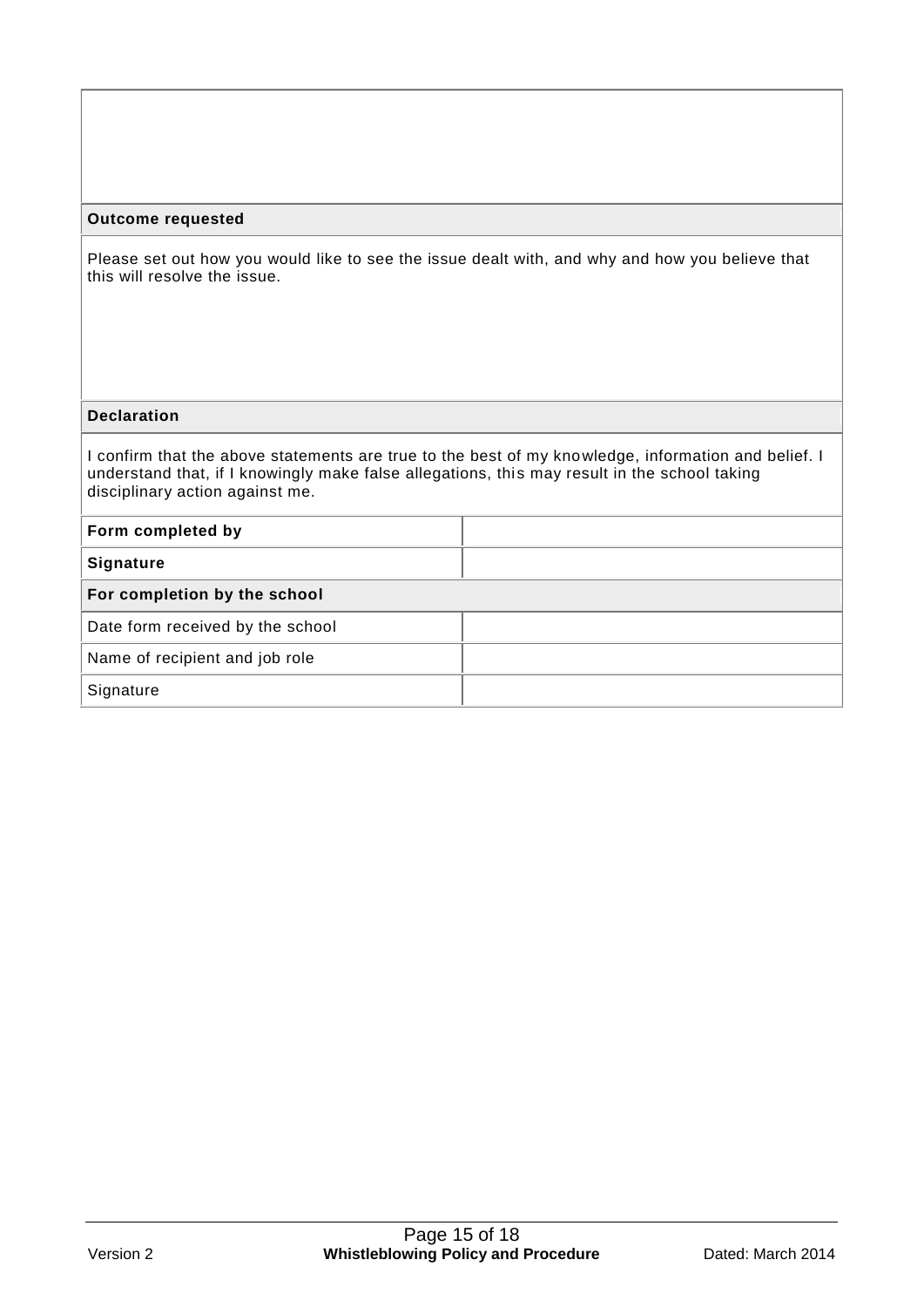

# Worried about safeguarding children?

#### **Children and Young People:**

All Children and Young People that attend our Schools need to know that they have a place or a person to talk to and feel safe doing so.

Children and Young People should be encouraged to access the NSPCC website to talk to an independent person if they need any support or advice

NSPCC: https://www.nspcc.org.uk/what-you-can-do/report-abuse/dedicated-helplines/whistleblowingadvice-line/

#### Call 0800 028 0285; Email help@nspcc.org.uk

Children and Young people should know who to speak to in their school about any concerns or worries - this information should be readily available. The person should be accessible and approachable and should always off a confidential area to discuss any concerns

#### **Parent and Carers:**

A Parent or Carer with any worries or concerns should know that there is a place or person to go and talk about those concerns.

Parents and carers should be encouraged to talk to the designated member of staff in the school in the first instance

If a Parent or Carer does not feel able to speak to the school or would like to speak to someone independent of the school they should be encouraged to go to NSPCC or other useful websites:

NSPCC: https://www.nspcc.org.uk/what-you-can-do/report-abuse/dedicated-helplines/whistleblowingadvice-line/

#### Whistle Blowing Helpline: http://wbhelpline.org.uk/



#### Everyone:

We all have a responsibility to ensure the safeguarding of the children that we are working with

If you have any concerns and would like to speak to the LSCB please contact: Wblscb@westberks.gov.uk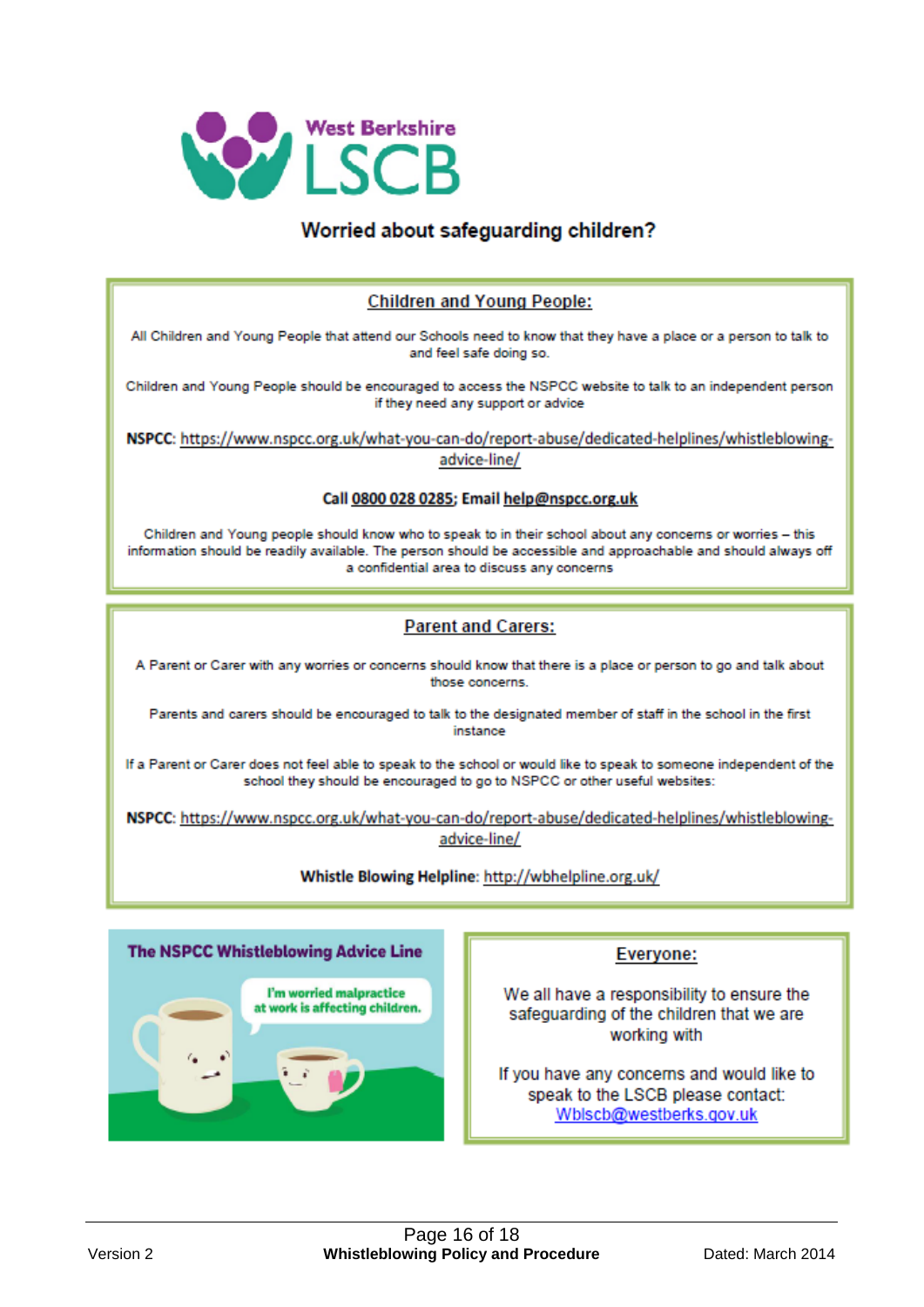

# whistle Blowing

# **For Staff and Volunteers**

# What is a whistleblower

You're a whistleblower if you're a worker and you report certain types of wrongdoing. This will usually be something you've seen at work - though not always.

The wrongdoing you disclose must be in the public interest. This means it must affect others, eg. the general public.

As a whistleblower you're protected by law - you shouldn't be treated unfairly or lose your job because you 'blow the whistle'.

You can raise your concern at any time about an incident that happened in the past, is happening now, or you believe will happen in the near future.

#### **Complaints that count as whistleblowing**

You're protected by law if you report any of the following:

- a criminal offence, eg fraud
- someone's health and safety is in danger
- risk or actual damage to the environment
- a miscarriage of justice
- the company is breaking the law, eg doesn't have the right insurance
- you believe someone is covering up wrongdoing

#### **Complaints that don't count as whistleblowing**

Personal grievances (eg bullying, harassment, discrimination) aren't covered by whistleblowing law, unless your particular case is in the public interest.

Report these under your employer's grievance policy.